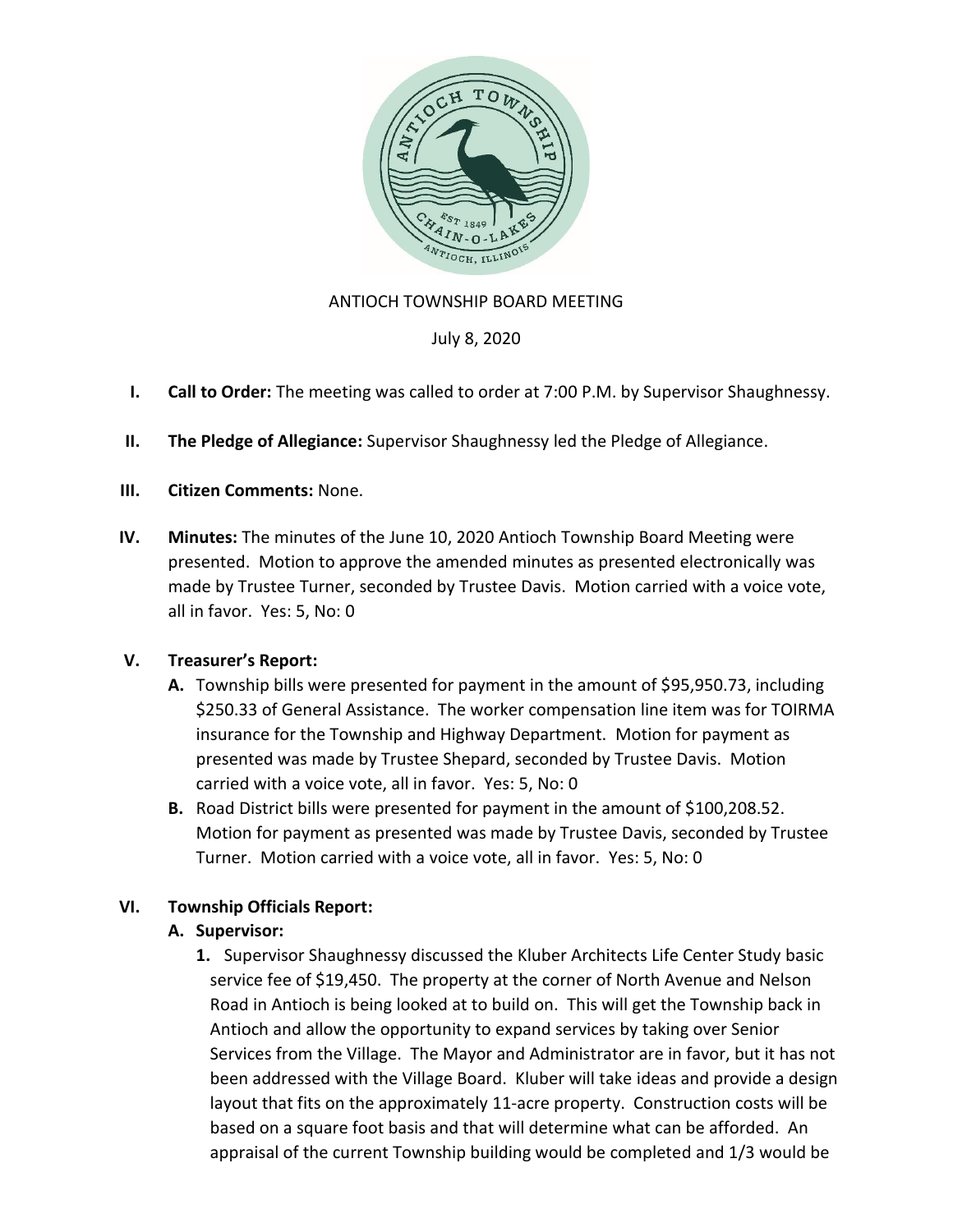received from Lakes High School and Lake Villa Township over 10 years. Rough numbers show the Township's expenditures since 2000 have been approximately \$2,088,236. An estimate is needed from Kluber on the concept in order to determine how the cash flow will work. Trustee Grant recommended outlining what the building would be used for, where the money will come from to determine if senior services will be taken on from the Village or not, gain an understanding of what other townships are doing, what their attendance is, and then take Antioch's culture into account. Supervisor Shaughnessy referred to the provided Antioch Life Center document. He also shared a summary of the services Kluber would supply. Kluber will provide a baseline that can be modified and will help determine what can be afforded. The concept is a life center for the entire community at all ages, not just senior services. The Board discussed touring Warren Township, which Kluber designed. The Motion to move forward with Kluber proposal #200617.01 as presented was made by Trustee Shepard and seconded by Trustee Turner. Motion carried with a roll call vote, all in favor. Yes: 5 - Davis, Grant, Shaughnessy, Shepard, Turner, No: 0.

- **2.** Supervisor Shaughnessy reported that the annual cost for the Village to run Senior Services is approximately \$250,000. Half the funds come from the Dolly Spiering fund, and half from the Village Parks and Recreations Department. The phases to approach the proposed Antioch Life Center, including transitioning senior services from the Village, development plans, an Intergovernmental Agreement, and construction build were outlined.
- **3.** Supervisor Shaughnessy reported that the Lake County Health Department provided approval to proceed with the Annual Meeting on July 21, 2020 at 6:30 P.M. at the Township building.
- **4.** Supervisor Shaughnessy reminded everyone to complete the annual Sexual Harassment Training Program and participant confirmation page.
- **B. Clerk:** Clerk Dyer Dawe reported that the Annual Meeting agenda was posted in 3 public places as well as published in the newspaper. Also, that the GoToMeeting video conferencing contract was signed and services are in effect as of July 6, 2020.
- **C. Assessor:** No update.
- **D. Highway Commissioner:** No update.

## **E. Trustee Reports:**

- **1. Senior Committee, Trustee Davis:**
	- **a.** No update. Trustee Shepard recommended an identity theft class for seniors.
- **2. Grant Committee, Trustee Turner:** 
	- **a.** The Township was awarded a \$60,000 COVID Housing Relief Grant. An \$18,000 payment is being received upfront to take care of the rush of people needing housing and utility assistance after the pandemic is over.
	- **b.** The Surface Pros from the technology grant are still pending.